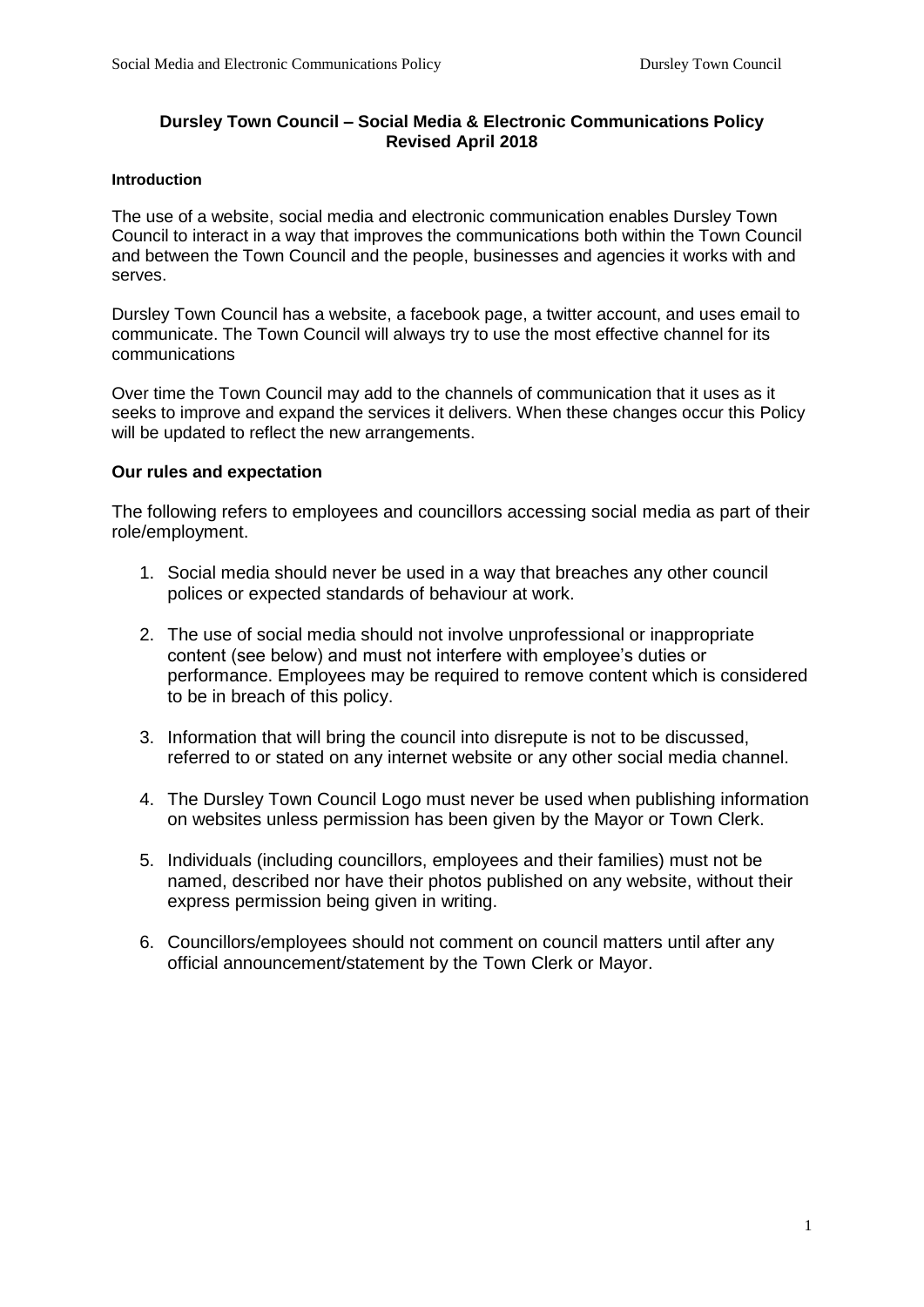Employees and councillors should ensure that any communications from the Town Council will meet the following criteria:

- be civil, tasteful and relevant:
- not contain content that is knowingly unlawful, libellous, harassing, defamatory, abusive, threatening, harmful, obscene, profane, sexually oriented or racially offensive;
- not contain content knowingly copied from elsewhere, for which we do not own the copyright;
- not contain any personal information, other than necessary basic contact details;
- if official council business it will be moderated by either the Mayor or the Clerk to the Town Council.
- social media will not be used for the dissemination of any political advertising

Equally, we expect any communications to the Town Council to meet the following criteria:

- be civil, tasteful and relevant:
- not contain content that is unlawful, libellous, harassing, defamatory, abusive, threatening, harmful, obscene, profane, sexually oriented or racially offensive;
- not contain content copied from elsewhere, for which the enquirer does not own the copyright;
- not sending large volumes of the same message (also called "spamming");
- not to contain anyone's personal information, other than necessary basic contact details.

Dursley Town Council's response to any communications received not meeting the above criteria will be to either moderate or edit the text, delete, inform the sender of our policy or send a brief response as appropriate.

This will be at the Council's discretion based on the message received, given our limited resources available.

# **Facebook**

Any information posted on the facebook page not in line with the above criteria will be removed as quickly as practically possible. Repeat offenders will be blocked from the facebook page.

The Town Council will only respond to general enquiries, request for information on any public Facebook forums. The Council will respond to direct enquiries via Facebook Messenger.

The Town Council are currently members of the following Facebook public forums: Dursley Matters, Dursley Natters and Highfields & Roseberry Road Residents Concerns Group.

In the event of *trolling\** the Town Council will cease communication with the individual and report any such instances to the group administration or Facebook moderators.

\* Trolling - A person who posts inflammatory or otherwise unwanted material on an electronic forum, especially anonymously. (Online – Oxford English Dictionary)